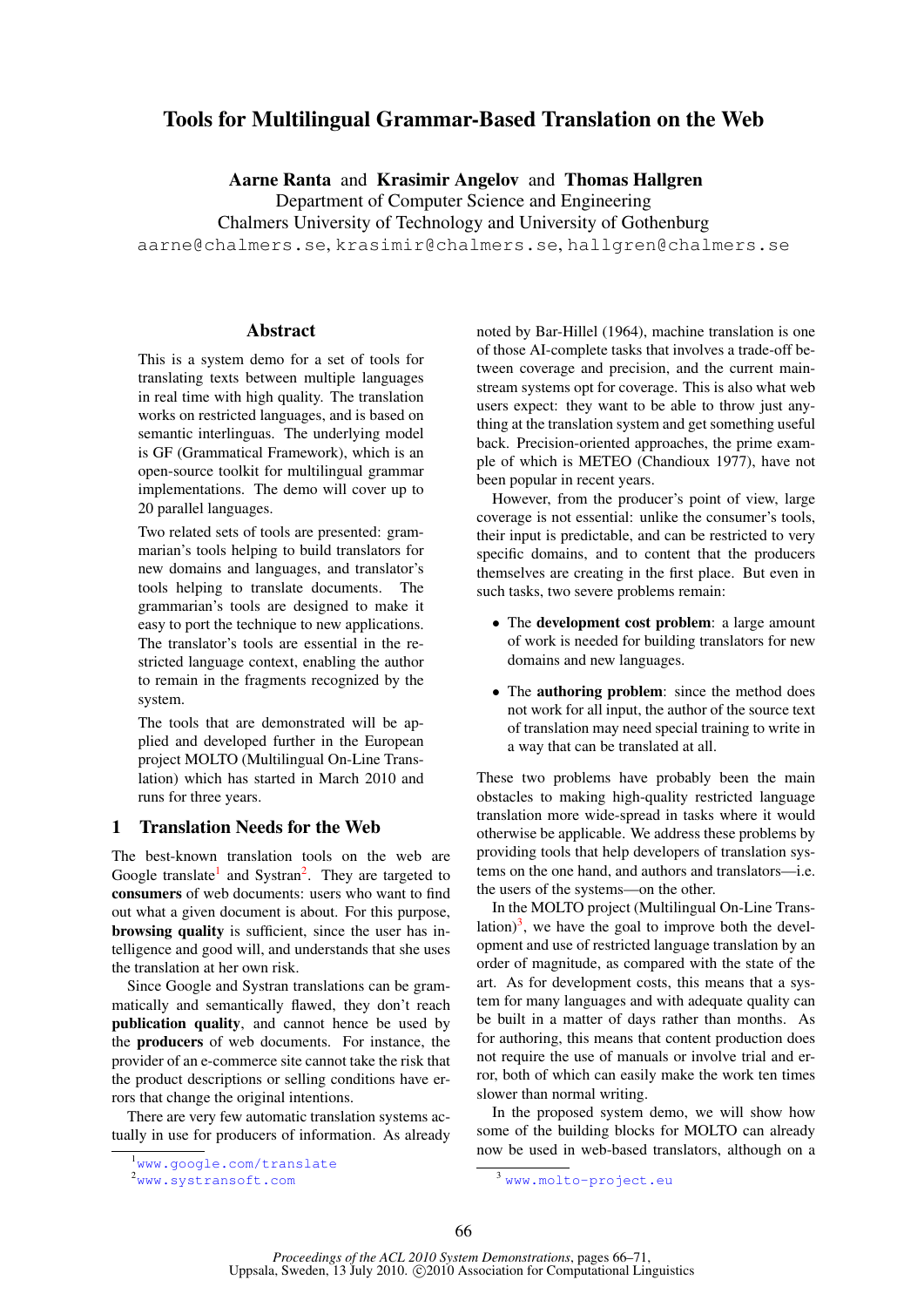

Figure 1: A multilingual GF grammar with reversible mappings from a common abstract syntax to the 15 languages currently available in the GF Resource Grammar Library.

smaller scale as regards languages and application domains. A running demo system is available at http: //grammaticalframework.org:41296.

## 2 Multilingual Grammars

The translation tools are based on GF, Grammatical Framework<sup>4</sup> (Ranta 2004). GF is a grammar formalism—that is, a mathematical model of natural language, equipped with a formal notation for writing grammars and a computer program implementing parsing and generation which are declaratively defined by grammars. Thus GF is comparable with formalism such as HPSG (Pollard and Sag 1994), LFG (Bresnan 1982) or TAG (Joshi 1985). The novel feature of GF is the notion of multilingual grammars, which describe several languages simultaneously by using a common representation called abstract syntax; see Figure 1.

In a multilingual GF grammar, meaning-preserving translation is provided as a composition of parsing and generation via the abstract syntax, which works as an interlingua. This model of translation is different from approaches based on other comparable grammar formalisms, such as synchronous TAGs (Shieber and Schabes 1990), Pargram (Butt & al. 2002, based on LFG), LINGO Matrix (Bender and Flickinger 2005, based on HPSG), and CLE (Core Language Engine, Alshawi 1992). These approaches use transfer rules between individual languages, separate for each pair of languages.

Being interlingua-based, GF translation scales up linearly to new languages without the quadratic blowup of transfer-based systems. In transfer-based sys-

tems, as many as  $n(n - 1)$  components (transfer functions) are needed to cover all language pairs in both directions. In an interlingua-based system,  $2n + 1$  components are enough: the interlingua itself, plus translations in both directions between each language and the interlingua. However, in GF,  $n + 1$  components are sufficient, because the mappings from the abstract syntax to each language (the concrete syntaxes) are reversible, i.e. usable for both generation and parsing.

Multilingual GF grammars can be seen as an implementation of Curry's distinction between tectogrammatical and phenogrammatical structure (Curry 1961). In GF, the tectogrammatical structure is called abstract syntax, following standard computer science terminology. It is defined by using a logical framework (Harper & al. 1993), whose mathematical basis is in the type theory of Martin-Löf  $(1984)$ . Two things can be noted about this architecture, both showing improvements over state-of-the-art grammar-based translation methods.

First, the translation interlingua (the abstract syntax) is a powerful logical formalism, able to express semantical structures such as context-dependencies and anaphora (Ranta 1994). In particular, dependent types make it more expressive than the type theory used in Montague grammar (Montague 1974) and employed in the Rosetta translation project (Rosetta 1998).

Second, GF uses a framework for interlinguas, rather than one universal interlingua. This makes the interlingual approach more light-weight and feasible than in systems assuming one universal interlingua, such as Rosetta and UNL, Universal Networking Language<sup>5</sup>. It also gives more precision to special-purpose translation: the interlingua of a GF translation system (i.e. the abstract syntax of a multilingual grammar) can encode precisely those structures and distinctions that are relevant for the task at hand. Thus an interlingua for mathematical proofs (Hallgren and Ranta 2000) is different from one for commands for operating an MP3 player (Perera and Ranta 2007). The expressive power of the logical framework is sufficient for both kinds of tasks.

One important source of inspiration for GF was the WYSIWYM system (Power and Scott 1998), which used domain-specific interlinguas and produced excellent quality in multilingual generation. But the generation components were hard-coded in the program, instead of being defined declaratively as in GF, and they were not usable in the direction of parsing.

#### 3 Grammars and Ontologies

Parallel to the first development efforts of GF in the late 1990's, another framework idea was emerging in web technology: XML, Extensible Mark-up Language, which unlike HTML is not a single mark-up language but a framework for creating custom mark-up lan-

<sup>4</sup>www.grammaticalframework.org

<sup>5</sup>www.undl.org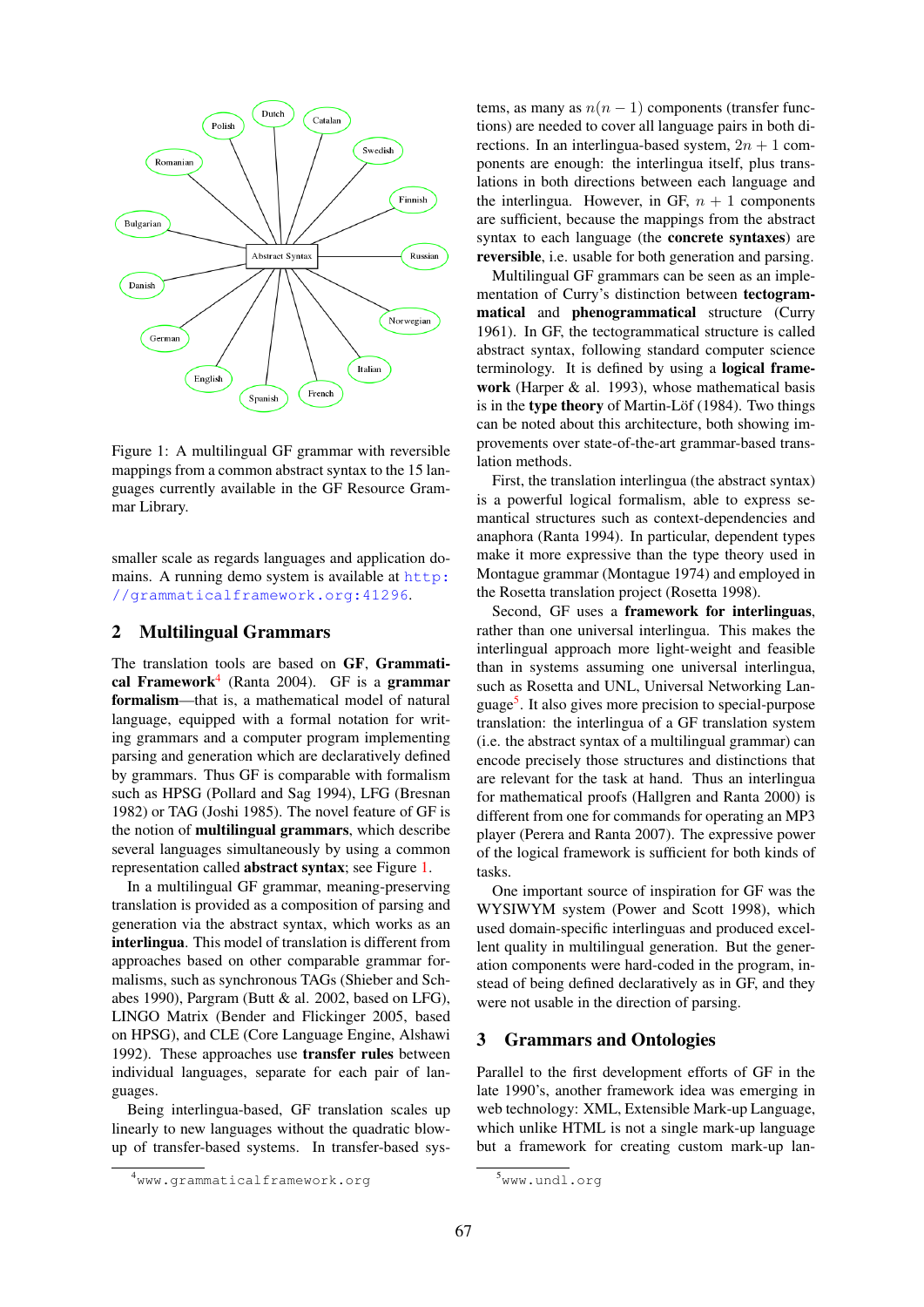guages. The analogy between GF and XML was seen from the beginning, and GF was designed as a formalism for multilingual rendering of semantic content (Dymetman and al. 2000). XML originated as a format for structuring documents and structured data serialization, but a couple of its descendants, RDF(S) and OWL, developed its potential to formally express the semantics of data and content, serving as the fundaments of the emerging Semantic Web.

Practically any meaning representation format can be converted into GF's abstract syntax, which can then be mapped to different target languages. In particular the OWL language can be seen as a syntactic sugar for a subset of Martin-Löf's type theory so it is trivial to embed it in GF's abstract syntax.

The translation problem defined in terms of an ontology is radically different from the problem of translating plain text from one language to another. Many of the projects in which GF has been used involve precisely this: a meaning representation formalized as GF abstract syntax. Some projects build on previously existing meaning representation and address mathematical proofs (Hallgren and Ranta 2000), software specifications (Beckert & al. 2007), and mathematical exercises (the European project WebALT<sup>6</sup>). Other projects start with semantic modelling work to build meaning representations from scratch, most notably ones for dialogue systems (Perera and Ranta 2007) in the European project TALK<sup>7</sup>. Yet another project, and one closest to web translation, is the multilingual Wiki system presented in (Meza Moreno and Bringert 2008). In this system, users can add and modify reviews of restaurants in three languages (English, Spanish, and Swedish). Any change made in any of the languages gets automatically translated to the other languages.

To take an example, the OWL-to-GF mapping translates OWL's classes to GF's categories and OWL's properties to GF's functions that return propositions. As a running example in this and the next section, we will use the class of integers and the two-place property of being divisible (" $x$  is divisible by  $y$ "). The correspondences are as follows:

```
Class(pp:integer ...)
  \hat{\mathbb{I}}cat integer
ObjectProperty(pp:div
  domain(pp:integer)
  range(pp:integer))
  \mathbb{\hat{I}}fun div :
  integer -> integer -> prop
```
## 4 Grammar Engineer's Tools

In the GF setting, building a multilingual translation system is equivalent to building a multilingual GF

grammar, which in turn consists of two kinds of components:

- a language-independent abstract syntax, giving the semantic model via which translation is performed;
- for each language, a concrete syntax mapping abstract syntax trees to strings in that language.

While abstract syntax construction is an extra task compared to many other kinds of translation methods, it is technically relatively simple, and its cost is moreover amortized as the system is extended to new languages. Concrete syntax construction can be much more demanding in terms of programming skills and linguistic knowledge, due to the complexity of natural languages. This task is where GF claims perhaps the highest advantage over other approaches to special-purpose grammars. The two main assets are:

- Programming language support: GF is a modern functional programming language, with a powerful type system and module system supporting modular and collaborative programming and reuse of code.
- RGL, the GF Resource Grammar Library, implementing the basic linguistic details of languages: inflectional morphology and syntactic combination functions.

The RGL covers fifteen languages at the moment, shown in Figure 1; see also Khegai 2006, El Dada and Ranta 2007, Angelov 2008, Ranta 2009a,b, and Enache *et al.* 2010. To give an example of what the library provides, let us first consider the inflectional morphology. It is presented as a set of lexicon-building functions such as, in English,

mkV : Str -> V

i.e. function mkV, which takes a string  $(Str)$  as its argument and returns a verb  $(V)$  as its value. The verb is, internally, an inflection table containing all forms of a verb. The function mkV derives all these forms from its argument string, which is the infinitive form. It predicts all regular variations: (mkV "walk") yields the purely agglutinative forms *walk-walks-walkedwalked-walking* whereas (mkV "cry") gives *crycries-cried-cried-crying*, and so on. For irregular English verbs, RGL gives a three-argument function taking forms such as *sing,sang,sung*, but it also has a fairly complete lexicon of irregular verbs, so that the normal application programmer who builds a lexicon only needs the regular mkV function.

Extending a lexicon with domain-specific vocabulary is typically the main part of the work of a concrete syntax author. Considerable work has been put into RGL's inflection functions to make them as "intelligent" as possible and thereby ease the work of the

<sup>6</sup>EDC-22253, webalt.math.helsinki.fi

 $7$ IST-507802, 2004–2006, www.talk-project.org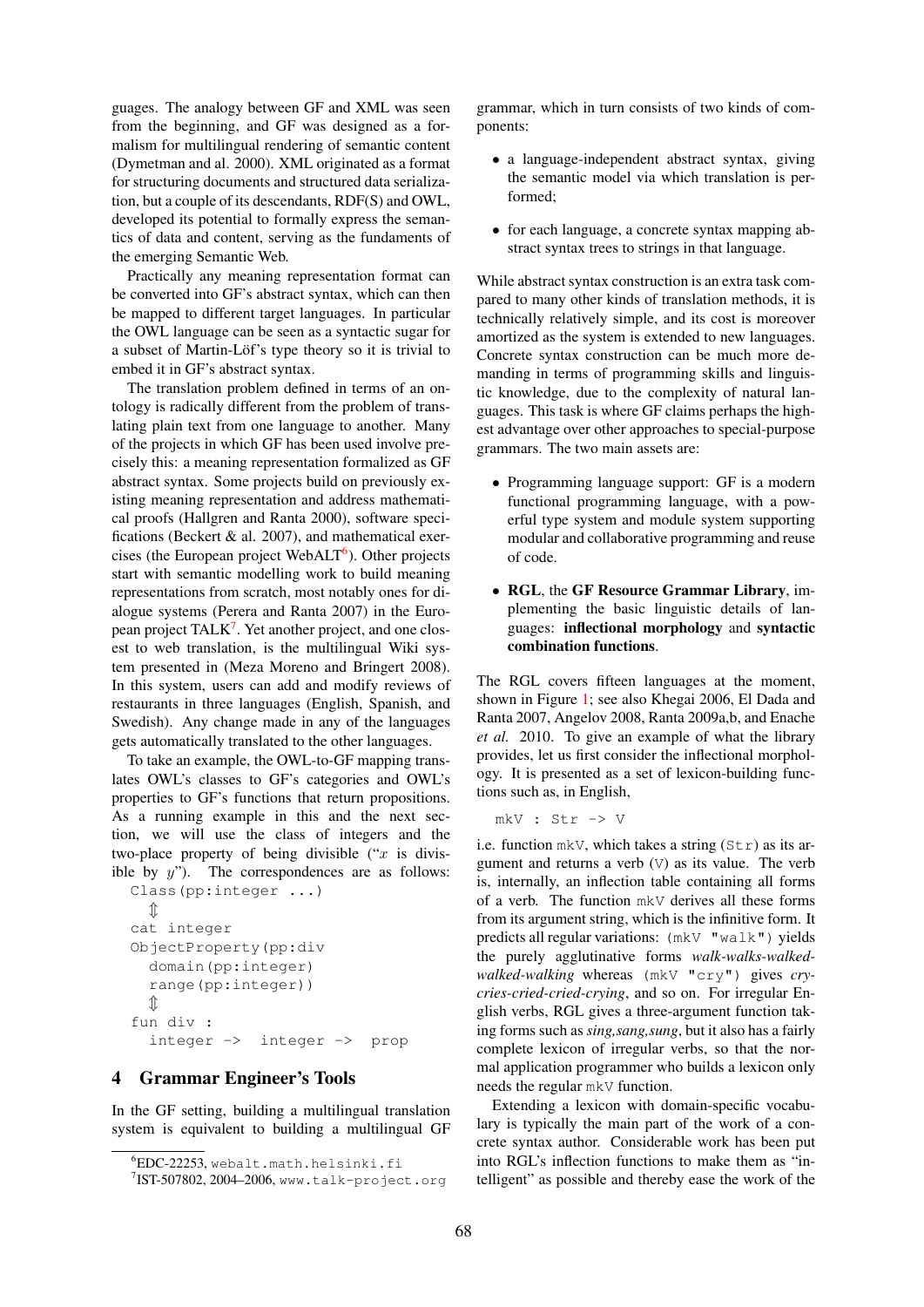users of the library, who don't know the linguistic details of morphology. For instance, even Finnish, whose verbs have hundreds of forms and are conjugated in accordance with around 50 conjugations, has a oneargument function mkV that yields the correct inflection table for 90% of Finnish verbs.

As an example of a syntactic combination function of RGL, consider a function for predication with twoplace adjectives. This function takes three arguments: a two-place adjective, a subject noun phrase, and a complement noun phrase. It returns a sentence as value:

pred : A2 -> NP -> NP -> S

This function is available in all languages of RGL, even though the details of sentence formation are vastly different in them. Thus, to give the concrete syntax of the abstract (semantical) predicate div  $x \, y$  ("*x* is divisible by *y*"), the English grammarian can write

div x y = pred (mkA2 "divisible" "by") x y

The German grammarian can write

```
div x y = pred(mkA2 "teilbar" durch_Prep) x y
```
which, even though superficially using different forms from English, generates a much more complex structure: the complement preposition durch Prep takes care of rendering the argument *y* in the accusative case, and the sentence produced has three forms, as needed in grammatically different positions (*x ist teilbar durch y* in main clauses, *ist x teilbar durch y* after adverbs, and *x durch y teilbar ist* in subordinate clauses).

The syntactic combinations of the RGL have their own abstract syntax, but this abstract syntax is *not* the interlingua of translation: it is only used as a library for implementing the semantic interlingua, which is based on an ontology and abstracts away from syntactic structure. Thus the translation equivalents in a multilingual grammar need not use the same syntactic combinations in different languages. Assume, for the sake of argument, that *x is divisible by y* is expressed in Swedish by the transitive verb construction *y delar x* (literally, "*y* divides *x*"). This can be expressed easily by using the transitive verb predication function of the RGL and switching the subject and object,

$$
div x y = pred (mkV2 "dela") y x
$$

Thus, even though GF translation is interlingua-based, there is a component of transfer between English and Swedish. But this transfer is performed at compile time. In general, the use of the large-coverage RGL as a library for restricted grammars is called grammar specialization. The way GF performs grammar specialization is based on techniques for optimizing functional programming languages, in particular partial evaluation (Ranta 2004, 2007). GF also gives a possibility to run-time transfer via semantic actions on abstract syntax trees, but this option has rarely been needed in previous applications, which helps to keep translation systems simple and efficient.





Figure 2: French word prediction in GF parser, suggesting feminine adjectives that agree with the subject *la femme*.

As shown in Figure 1, the RGL is currently available for 15 languages, of which 12 are official languages of the European Union. A similar number of new languages are under construction in this collaborative open-source project. Implementing a new language is an effort of 3–6 person months.

### 5 Translator's Tools

For the translator's tools, there are three different use cases:

- restricted source
	- production of source in the first place
	- modifying source produced earlier
- unrestricted source

Working with restricted source language recognizable by a GF grammar is straightforward for the translating tool to cope with, except when there is ambiguity in the text. The real challenge is to help the author to keep inside the restricted language. This help is provided by predictive parsing, a technique recently developed for GF (Angelov  $2009)^8$ . Incremental parsing yields word predictions, which guide the author in a way similar to the T9 method $9$  in mobile phones. The difference from T9 is that GF's word prediction is sensitive to the grammatical context. Thus it does not suggest all existing words, but only those words that are grammatically correct in the context. Figure 2 shows an example of the parser at work. The author has started a sentence as *la femme qui remplit le formulaire est co* ("the woman who fills the form is *co*"), and a menu shows a list of words beginning with *co* that are given in the French grammar and possible in the context at hand; all these words are adjectives in the feminine form. Notice that the very example shown in Figure 2 is one that is difficult for n-gram-based statistical translators: the adjective is so far from the subject with which it agrees that it cannot easily be related to it.

Predictive parsing is a good way to help users produce translatable content in the first place. When modifying the content later, e.g. in a wiki, it may not be optimal, in particular if the text is long. The text can

<sup>8</sup> Parsing in GF is polynomial with an arbitrary exponent in the worst case, but, as shown in Angelov 2009, linear in practice with realistic grammars.

<sup>9</sup>www.t9.com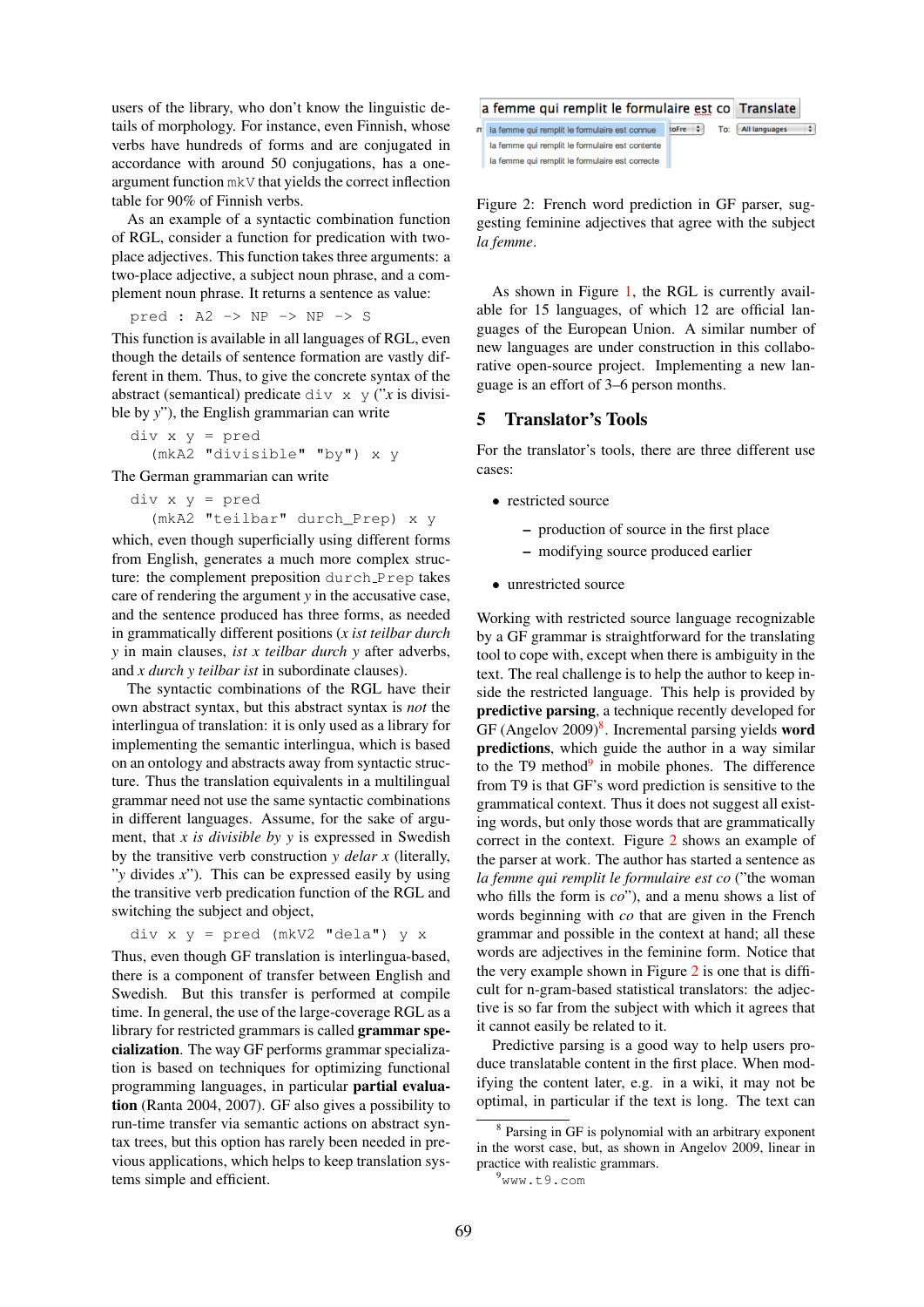Pred known A (Rel **woman N** (Compl fill\_V2 form\_N))

the woman who fills the form is known la femme qui remplit le formulaire est connue −→

Pred known A (Rel man N (Compl fill V2 form\_N))

the man who fills the form is known

*l'* homme qui remplit le formulaire est *connu*

Figure 3: Change in one word (boldface) propagated to other words depending on it (italics).

contain parts that depend on each other but are located far apart. For instance, if the word *femme* ("woman") in the previous example is changed to *homme*, the preceding article *la* has to be changed to *l'*, and the adjective has to be changed to the masculine form: thus *connue* ("known") would become *connu*, and so on. Such changes are notoriously difficult even for human authors and translators, and can easily leave a document in an inconsistent state. This is where another utility of the abstract syntax comes in: in the abstract syntax tree, all that is changed is the noun, and the regenerated concrete syntax string automatically obeys all the agreement rules. The process is shown in Figure 3. The one-word change generating the new set of documents can be performed by editing any of the three representations: the tree, the English version, or the French version. This functionality is implemented in the GF syntax editor (Khegai & al. 2003).

Restricted languages in the sense of GF are close to controlled languages, such as Attempto (Fuchs & al. 2008); the examples shown in this section are actually taken from a GF implementation that generalizes Attempto Controlled English to five languages (Angelov and Ranta 2009). However, unlike typical controlled languages, GF does not require the absence of ambiguity. In fact, when a controlled language is generalized to new languages, lexical ambiguities in particular are hard to avoid.

The predictive parser of GF does not try to resolve ambiguities, but simply returns all alternatives in the parse chart. If the target language has exactly the same ambiguity, it remains hidden in the translation. But if the ambiguity does make a difference in translation, it has to be resolved, and the system has to provide a possibility of manual disambiguation by the user to guarantee high quality.

The translation tool snapshot in Figure 2 is from an actual web-based prototype. It shows a slot in an HTML page, built by using JavaScript via the Google Web Toolkit (Bringert & al. 2009). The translation is performed using GF in a server, which is called via HTTP. Also client-side translators, with similar user interfaces, can be built by converting the whole GF grammar to JavaScript (Meza Moreno and Bringert 2008).

#### 6 The Demo

In the demo, we will show

- how a simple translation system is built and compiled by using the GF grammar compiler and the resource grammar library
- how the translator is integrated in a web page
- how the translator is used in a web browser by means of an integrated incremental parser

A preliminary demo can be seen in http:// grammaticalframework.org:41296. All the demonstrated tools are available as open-source software from http://grammaticalframework. org.

The work reported here is supported by MOLTO (Multilingual On-Line Translation. FP7-ICT-247914).

#### References

- Alshawi, H. (1992). *The Core Language Engine*. Cambridge, Ma: MIT Press.
- Angelov, K. (2008). Type-Theoretical Bulgarian Grammar. In B. Nordström and A. Ranta (Eds.), *Advances in Natural Language Processing (Go-TAL 2008)*, Volume 5221 of *LNCS/LNAI*, pp. 52– 64. URL http://www.springerlink.com/ content/978-3-540-85286-5/.
- Angelov, K. (2009). Incremental Parsing with Parallel Multiple Context-Free Grammars. In *Proceedings of EACL'09, Athens*.
- Angelov, K. and A. Ranta (2009). Implementing Controlled Languages in GF. In *Proceedings of CNL-2009, Marettimo*, LNCS. to appear.
- Bar-Hillel, Y. (1964). *Language and Information*. Reading, MA: Addison-Wesley.
- Beckert, B., R. Hähnle, and P. H. Schmitt (Eds.) (2007). *Verification of Object-Oriented Software: The KeY Approach*. LNCS 4334. Springer-Verlag.
- Bender, E. M. and D. Flickinger (2005). Rapid prototyping of scalable grammars: Towards modularity in extensions to a language-independent core. In *Proceedings of the 2nd International Joint Conference on Natural Language Processing IJCNLP-05 (Posters/Demos)*, Jeju Island, Korea. URL http://faculty.washington. edu/ebender/papers/modules05.pdf.
- Bresnan, J. (Ed.) (1982). *The Mental Representation of Grammatical Relations*. MIT Press.
- Bringert, B., K. Angelov, and A. Ranta (2009). Grammatical Framework Web Service. In *Proceedings of EACL'09, Athens*.